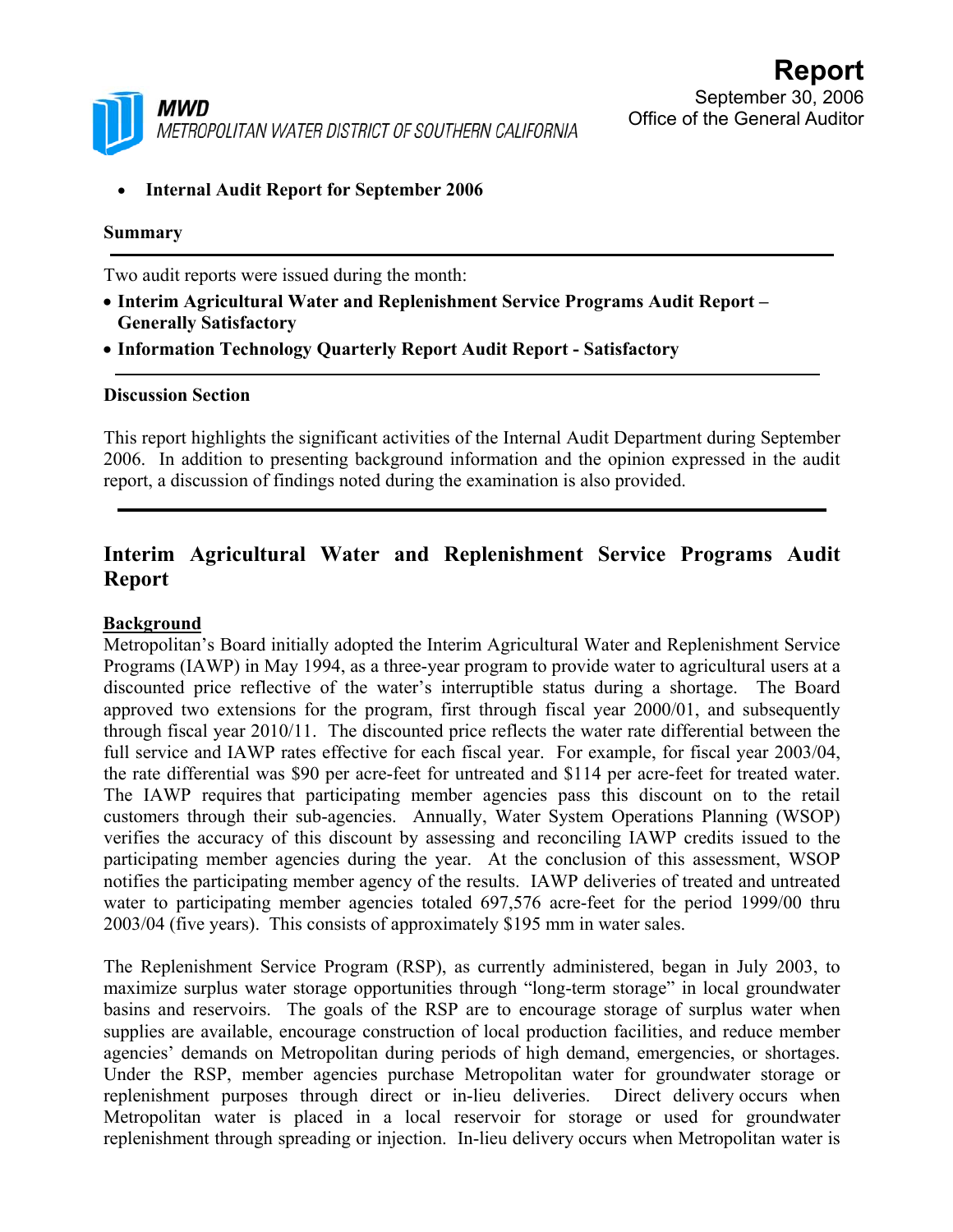Internal Audit August 2006 Activity Report September 30, 2006 Page 2

served into member agency's distribution system in place of that agency producing water from its local reservoirs or groundwater basins. Annually, WSOP verifies the accuracy of RSP credits issued and reports the results to the member agency. RSP deliveries of treated and untreated water to participating member agencies totaled 162,686 acre-feet for fiscal year 2003-04, corresponding to about \$44 million in water sales.

#### **Opinion**

In our opinion, the operating and administrative procedures over IAWP and RSP include those practices usually necessary to provide for a generally satisfactory internal control structure. The degree of compliance with such policies and procedures provided effective control for the period July 1999 through June 2006.

#### **Comments and Recommendations**

Our audit revealed the need to develop detailed "desk procedures" for the IAWP and RSP programs. Some specifics are presented in detail.

#### IN-LIEU REPLENISHMENT SERVICE CREDITS CALCULATION

During our review, we noted that the application of procedures used for calculating in-lieu RSP credits varied according to the agency's unique operating environment and water resource portfolio. However, we could not locate written descriptions detailing how these procedures had been applied to various agencies. Furthermore, written procedures used by WSO Program Management to process, reconcile, and validate IAWP and RSP claimed credits could not be located. Program Management indicated that the detailed procedures for calculating in-lieu RSP credits specific to each agency will be addressed in "Desk Procedures" to be developed within six-months.

Written detailed agency specific methodologies for applying existing policies and procedures are necessary to ensure consistency of the baseline and in-lieu calculations, they assist Management in cross training staff on the intricacies of the differing calculation methods, and they decrease the chance of error in the billing process. Detailed certification procedures ensure that errors or omissions are identified and resolved on a timely basis.

We recommend that RSP staff develop written detailed agency specific procedures for calculating in-lieu RSP credits and that these methodologies be incorporated in the "Desk Procedures" manual currently being developed.

## **Information Technology Quarterly Report Audit Report**

#### **Background**

The Information Technology Section prepares a quarterly status report for the Board of Directors at the Engineering and Operations Committee. This report describes each active IT project, discusses the project status, and discloses year-to-date project expenditures against Board approved appropriations. The report includes Capital Improvement Projects (CIP) and other IT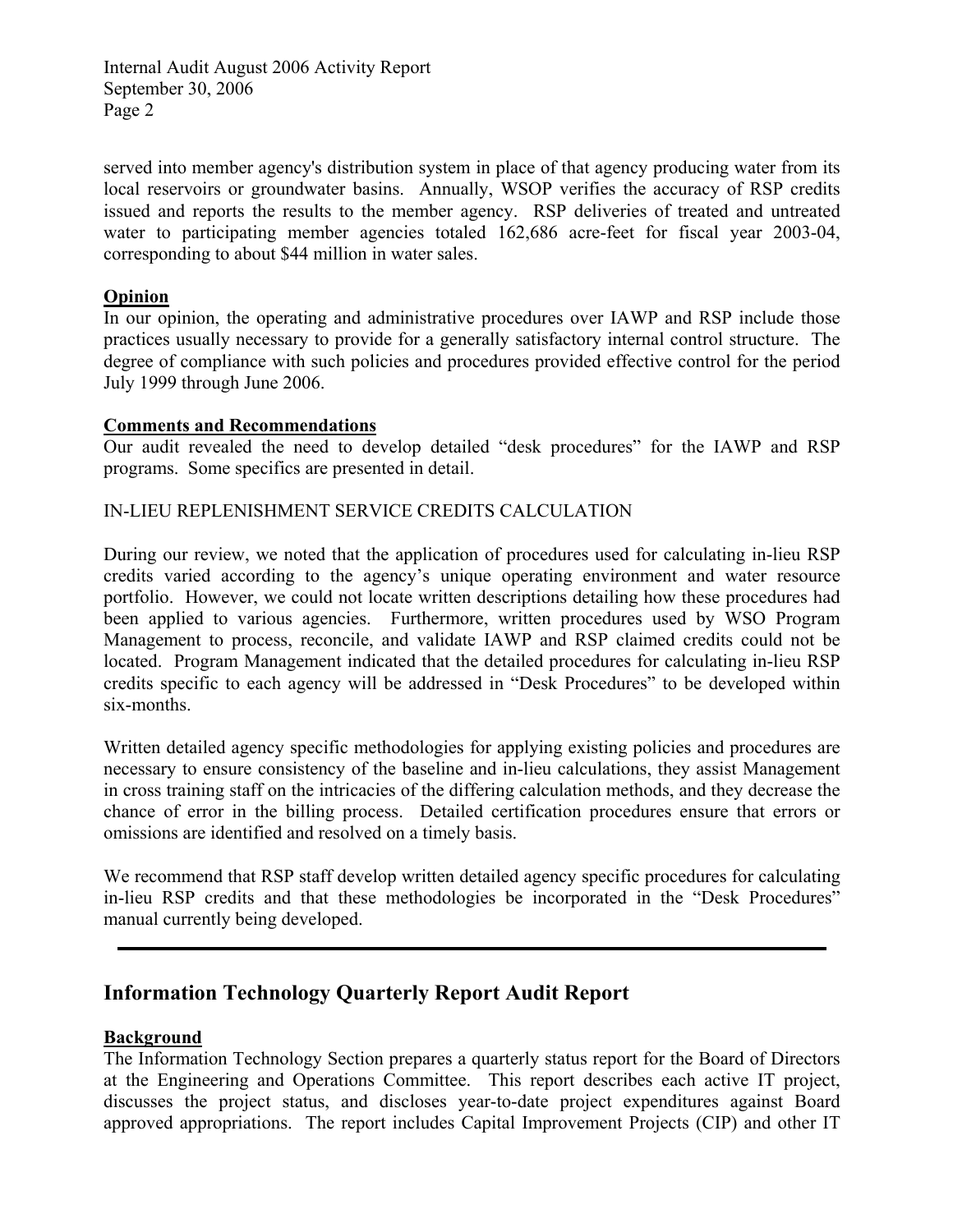Internal Audit August 2006 Activity Report September 30, 2006 Page 3

activities such as the Personal Computer Replacement Project and Telecommunication Reliability Assessment. As of March 31, 2006, total appropriated Information Technology related CIP projects were \$35 million and the cost incurred to date equaled \$19 million. As part of the reporting process, the quarterly report is reviewed and approved by the manager of the Project Management Unit, IT Section Manager, and Corporate Resources Group Manager.

### **Opinion**

In our opinion, the administrative procedures over IT quarterly reporting include those practices usually necessary to provide for a satisfactory internal control structure. The degree of compliance with such procedures provided effective control for the report covering the period October 1, 2005 through March 31, 2006.

## Continuous Audit Activities (monthly reviews)

### **Inland Feeder Project**

Met with Inland Feeder Project Management to discuss the development of accounting procedures for reviewing contractor invoices under the negotiated cost reimbursable contract. In addition, met with Project Management to discuss the contractor incentive provisions of the contract. Provided recommendations on invoice testing and validation procedures, management reporting requirements, and documentation standards. Coordinated these efforts with the Office of the General Manager. Reviewed the monthly financial statements.

#### **Center for Water Education**

Reviewed the monthly financial statements. Attend monthly Board of Directors Meetings.

Audits-in-Progress (nearly completed)

#### **Review of Property Leases**

The Property Management Section is charged with the management of all Metropolitan's real property interests, including the revenue leasing of its properties, and the sale of its surplus properties. It also provides notices for possessory interest tax purposes. Procedures and guidelines are established in order that all laws, ordinances, regulations and policies relating to such activities are properly observed; confusion and delay are avoided; approvals are facilitated; and real property records are properly maintained. Audit objectives are:

- Test the adequacy of the accounting and administrative controls over the collection of lease income.
- Validate that tracking, recording, and reporting of leases are accurate and complete.
- Verify compliance with significant terms/conditions of lease agreements by Metropolitan and Lessee.
- Verify compliance with Metropolitan's Administrative codes and policies and procedures.